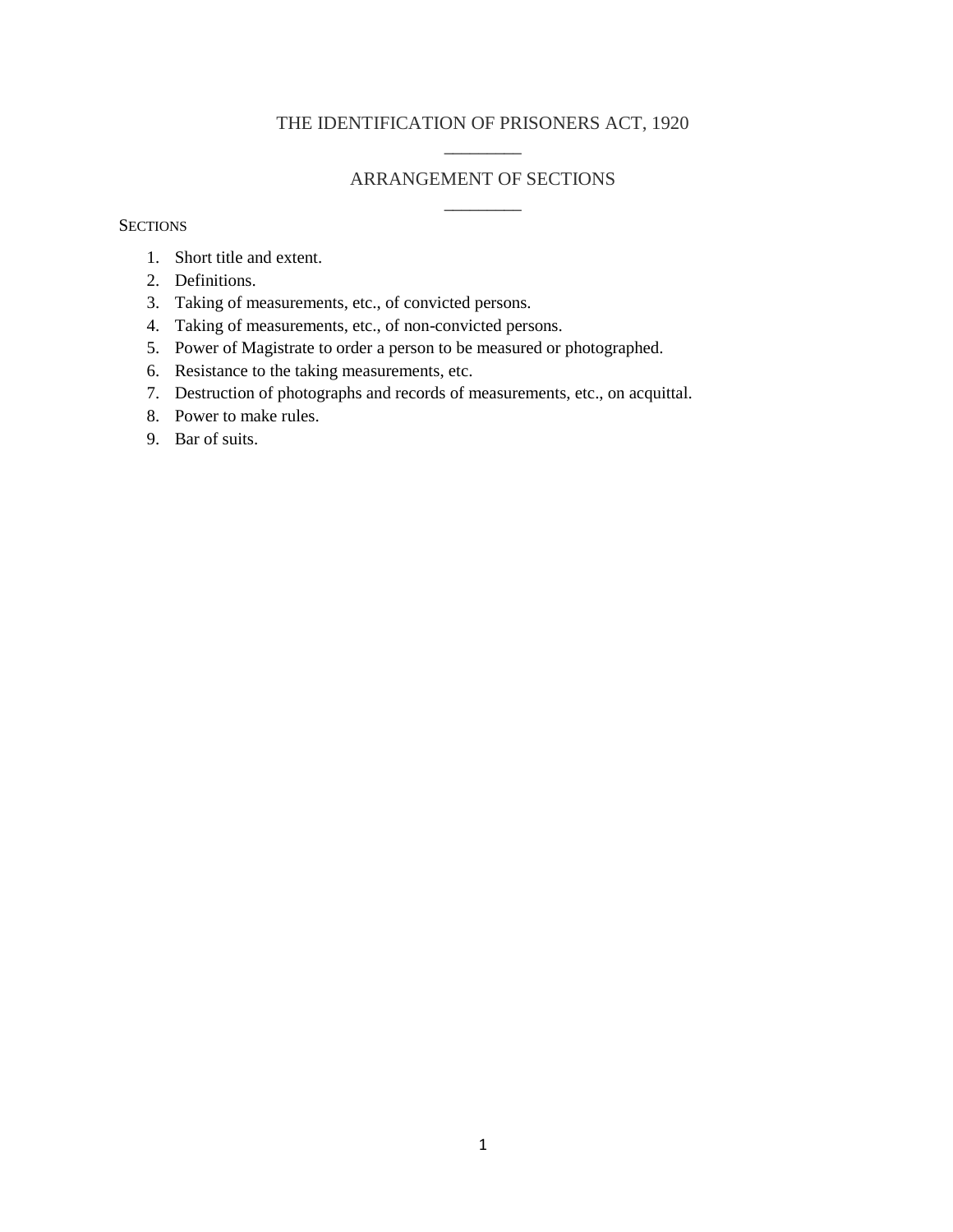#### THE IDENTIFICATION OF PRISONERS ACT, 1920

## ACT NO. 33 OF  $1920<sup>1</sup>$

[9*th September*, 1920]

An Act to authorise the taking of measurements and photographs of convicts and others.

WHEREAS it is expedient to authorize the taking of measurements and photographs of convicts and others; it is hereby enacted as follows: **—**

**1. Short title and extent**.**—**(*1*) This Act may be called the Identification of Prisoners Act, 1920; and

 $2^{2}$ [(2) It extends to the whole of India except  $3$ [the territories which, immediately before lst November, 1956, were comprised in Part B States].]

**2. Definitions**.**—**In this Act, unless there is anything repugnant in the subject or context,—

(*a*) "measurements" include finger impressions and foot-print impressions;

(*b*) "police officer" means an officer in-charge of a police-station, a police officer making an investigation under Chapter XIV of the <sup>4</sup>Code of Criminal Procedure, 1898 (5 of 1898), or any other police officer not below the rank of Sub-Inspector; and

(*c*) "prescribed" means prescribed by rules made under this Act

**3. Taking of measurements, etc., of convicted persons**.**—**Every person who has been—

(*a*) convicted of any offence punishable with rigorous imprisonment for a term of one year or upwards, or of any offence which would render him liable to enhanced punishment on a subsequent conviction; or

(*b*) ordered to give security for his good behaviour under section 118 of the  ${}^{5}$ Code of Criminal Procedure, 1898 (5 of 1898),

shall, if so required, allow his measurements and photograph to be taken by a police officer the prescribed manner.

**4. Taking of measurements, etc., of non-convicted persons**.**—**Any person who has been arrested in connection with an offence punishable with rigorous imprisonment for a term of one year or upwards shall, if so required by a police officer, allow his measurements to be taken in the prescribed manner.

**5. Power of Magistrate to order a person to be measured or photographed**.**—**If a Magistrate is satisfied that, for the purposes of any investigation of proceeding under the <sup>6</sup>Code of Criminal Procedure, 1898 (5 of 1898), it is expedient to direct any person to allow his measurements or photograph to be taken, he may make an order to that effect, and in that case the person to whom the order relates shall be

 $\overline{a}$ 

<sup>1.</sup> This Act has been amended in its application to Bombay by Bombay Acts 11 of 1922, 4 of 1935, 21 of 1935, 56 of 1959 and to Maharashtra by Maharashtra Act 35 of 1970.

This Act has been extended in its application:**—**

<sup>(</sup>*1*) the whole of Madhya Pradesh by Madhya Pradesh Act 40 of 1961;

<sup>(</sup>*2*) Goa, Daman and Diu by Reg. 11 of 1963, s. 3 and the Schedule;

<sup>(</sup>*3*) the whole of the Union territory of Lakshadweep (w.e.f.1-10-1967): vide Reg. 8 of 1965, s. 3 and the Schedule;

<sup>(</sup>*4*) the Union territory of Pondicherry by Act 26 of 1968, s. 3 and Schedule.

This Act has been repealed in its application to Bellary District by Mysore Act 14 of 1955.

<sup>2.</sup> Subs. by the A. O. 1950, for sub-section 2.

<sup>3.</sup> Subs. by the Adaptation of Laws (No. 3) Order, 1956, for "Part B States".

<sup>4.</sup> *See* now Chapter XII of the Code of Criminal Procedure, 1973 (2 of 1974).

<sup>5.</sup> *See* now s. 117 of the Code of Criminal Procedure, 1973 (2 of 1974).

<sup>6.</sup> *See* now the Code of Criminal Procedure, 1973 (2 of 1974).